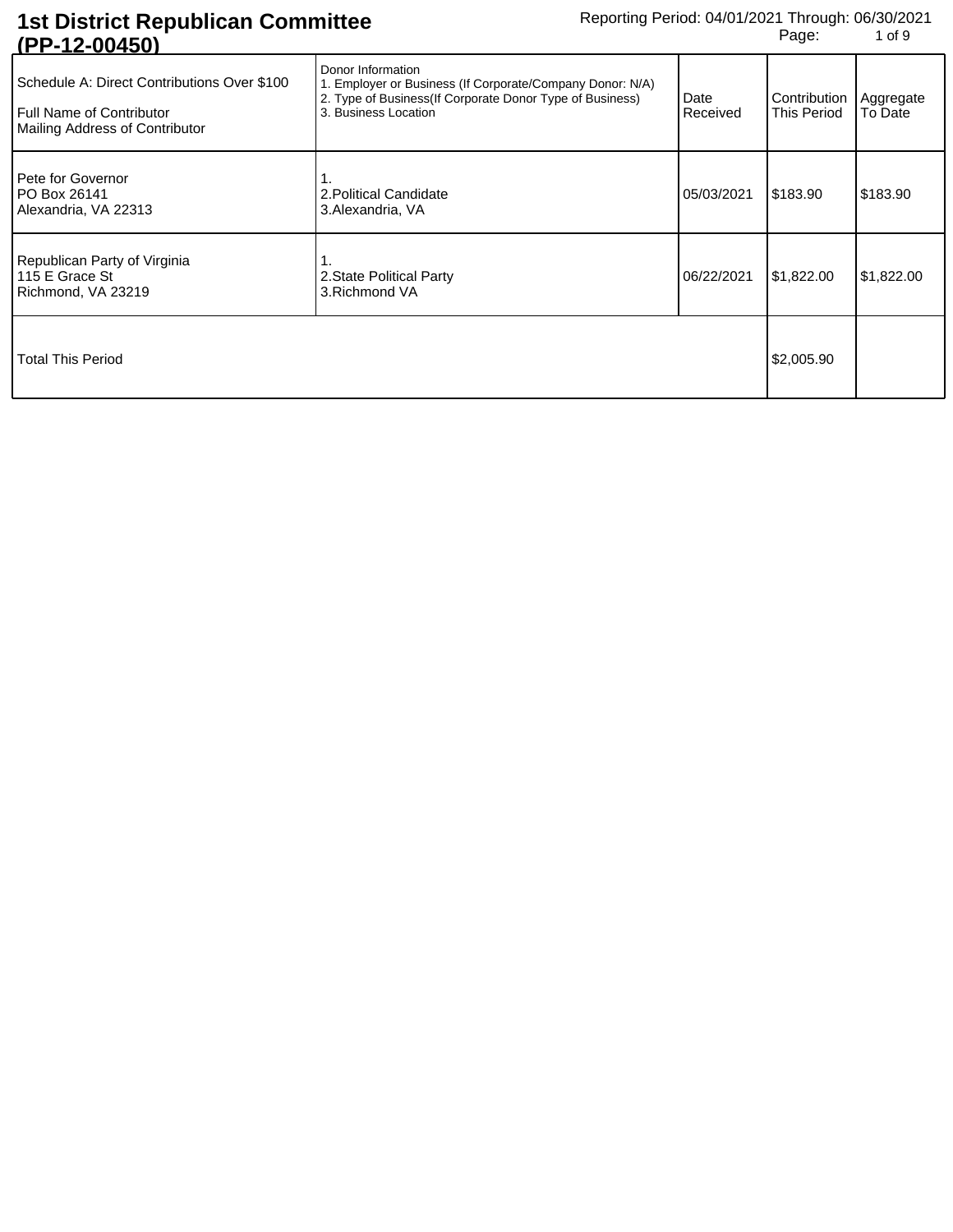No Schedule B results to display.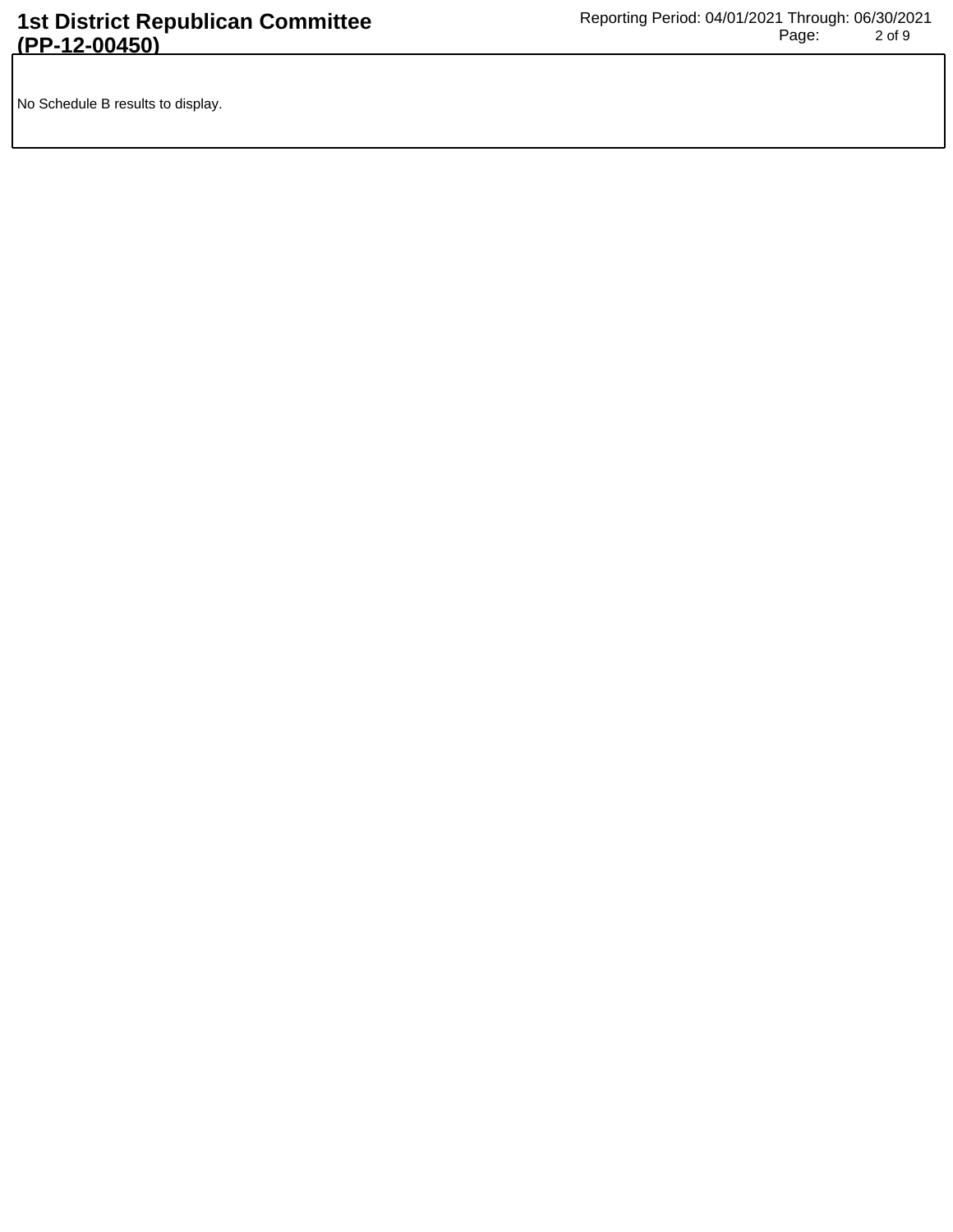No Schedule C results to display.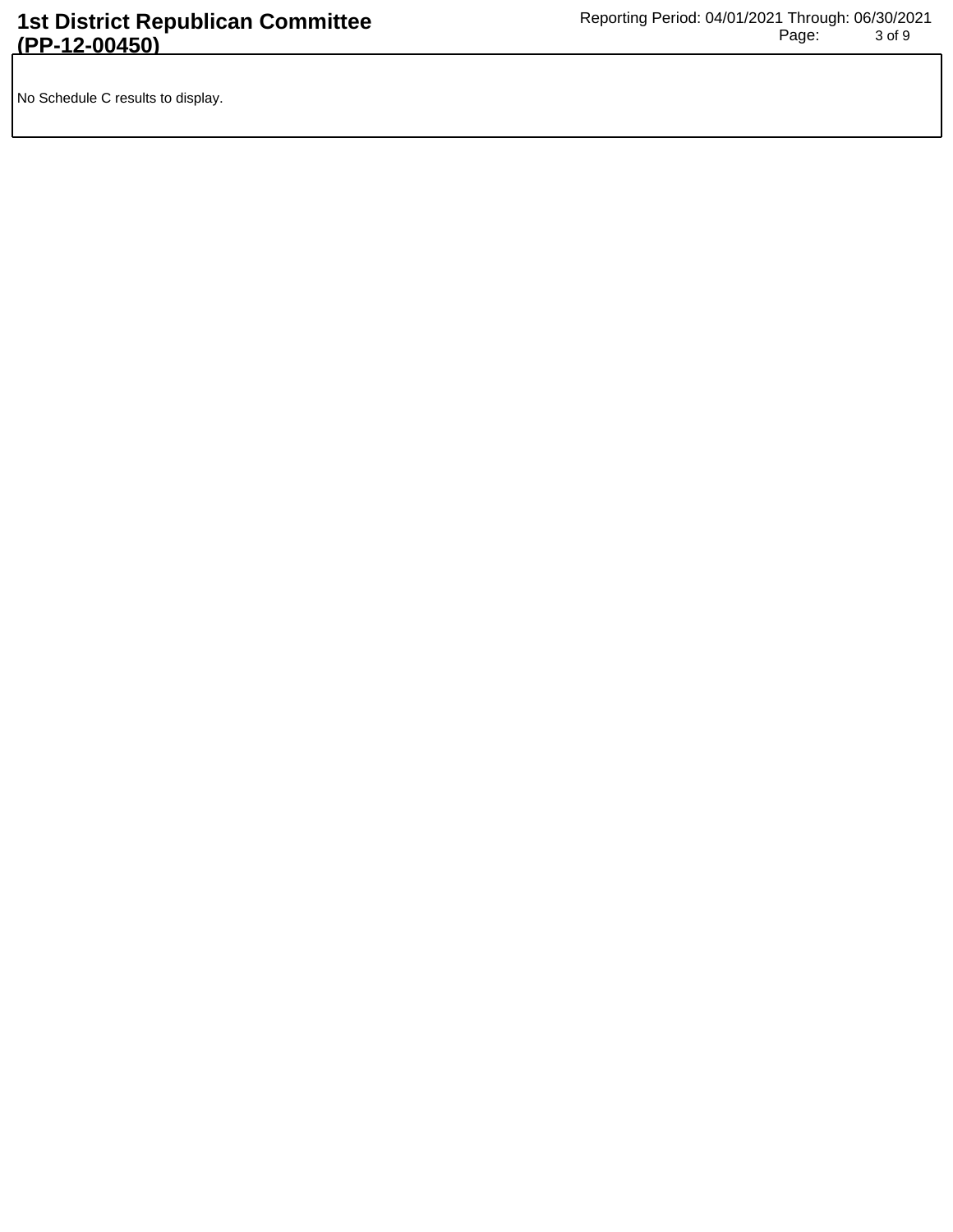| Schedule D: Expenditures<br>Person or Company Paid and Address                 | Item or Service                  | Name of<br>Person<br>Authorizing<br>Expenditure | Date of<br>Expenditure | Amount<br>Paid |
|--------------------------------------------------------------------------------|----------------------------------|-------------------------------------------------|------------------------|----------------|
| Caroline County Sheriff Office<br>118 Courthouse Ln<br>Bowling Green, VA 22427 | Security at the State Convention | Russ Wright   05/18/2021                        |                        | \$1,280.00     |
| image360<br>2036 Dabney Rd<br>l D<br>Richmond, VA 23230                        | Signs for State Convention       | Russ Wright   05/18/2021                        |                        | \$742.00       |
| Total This Period                                                              |                                  |                                                 |                        | \$2,022.00     |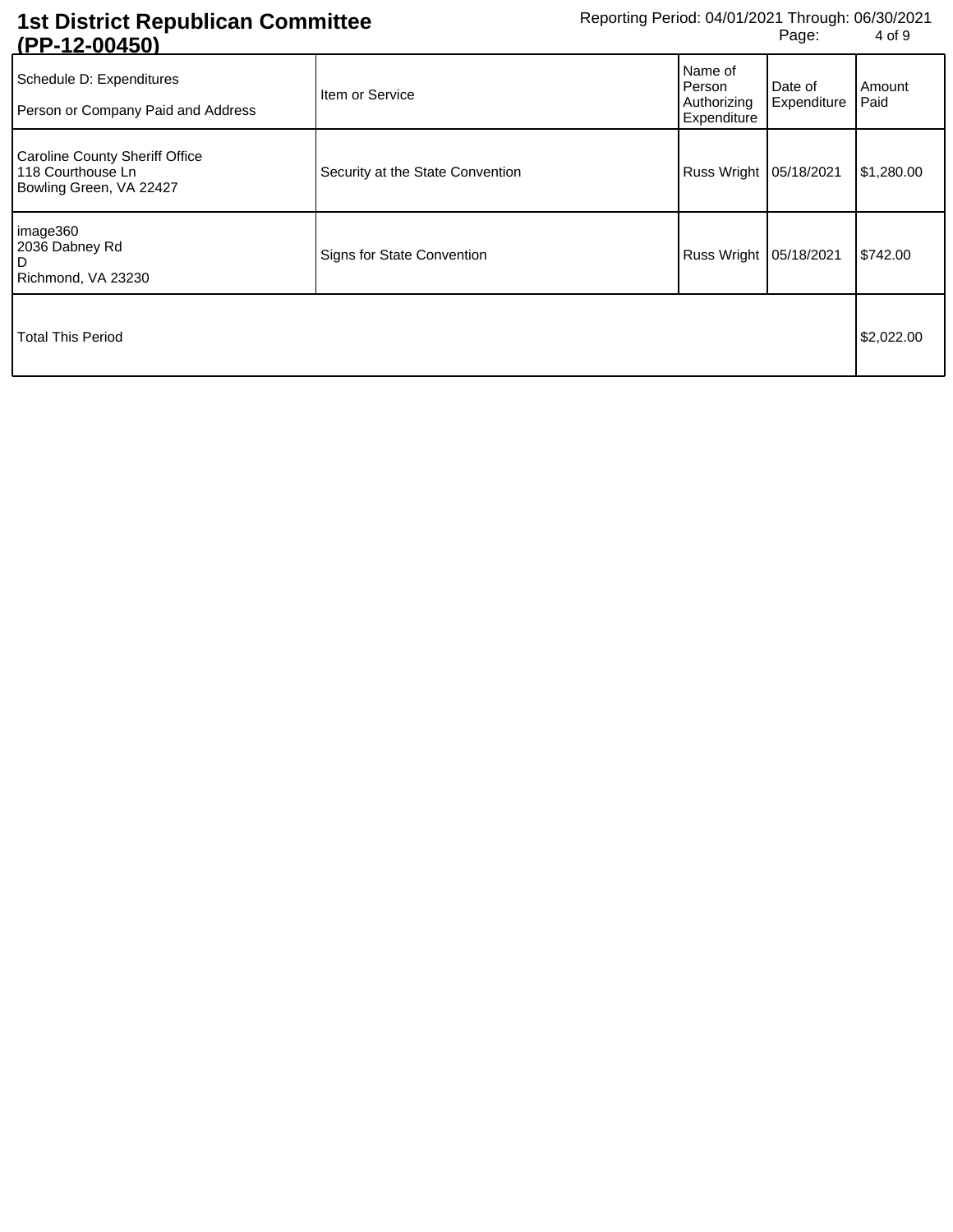| No Schedule E-1 results to display. |  |
|-------------------------------------|--|
|                                     |  |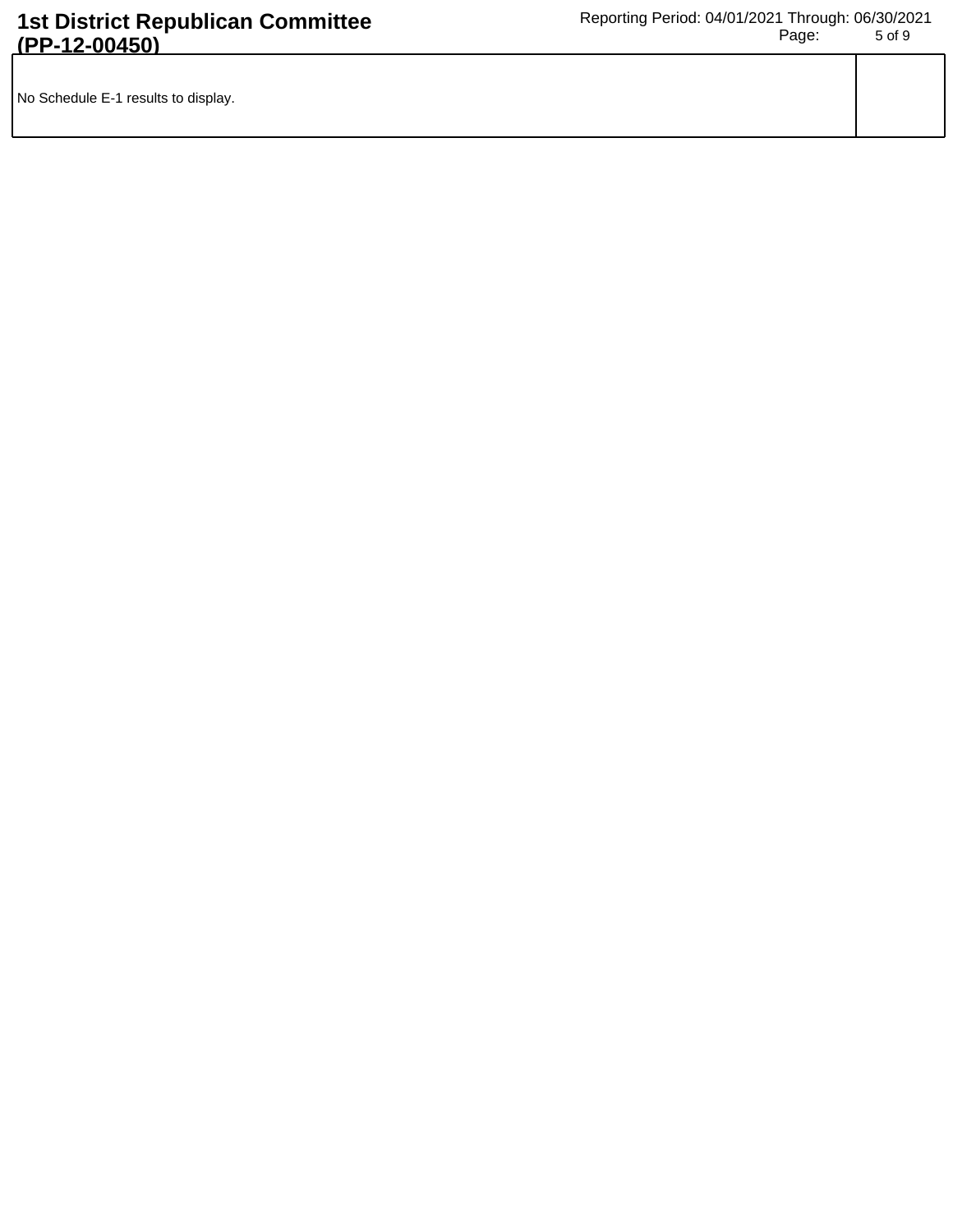| No Schedule E-2 results to display. |  |
|-------------------------------------|--|
|                                     |  |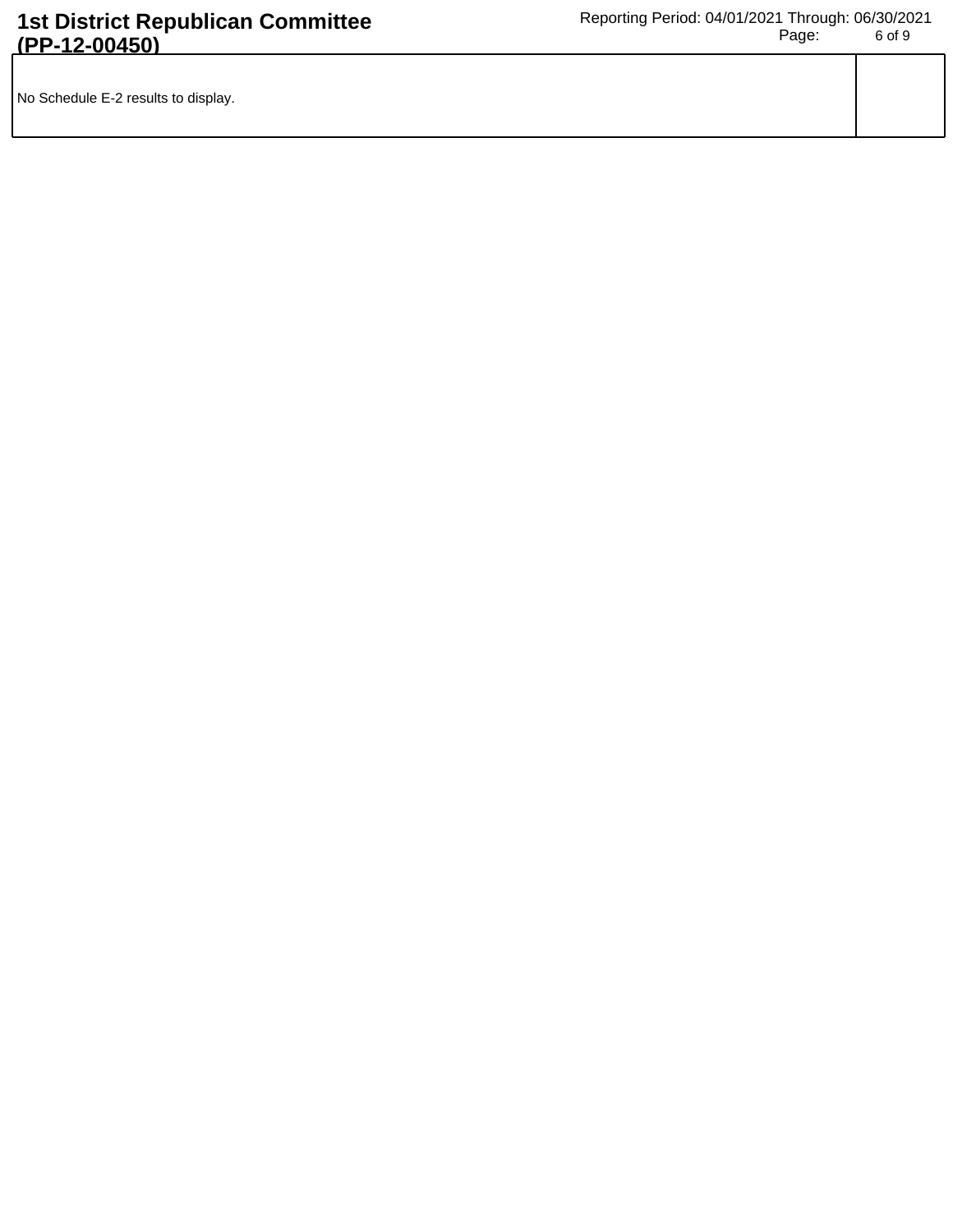No Schedule F results to display.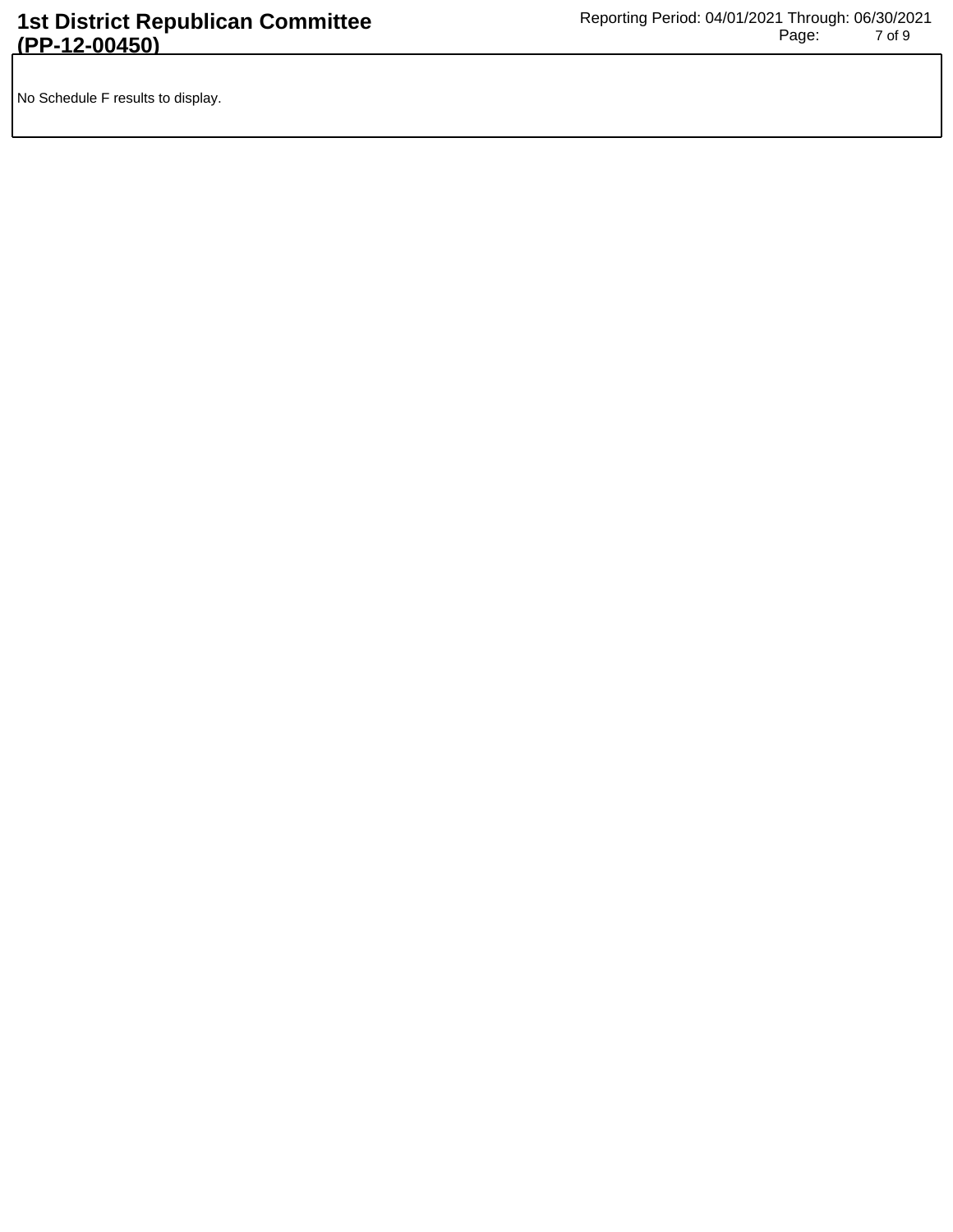| <b>Schedule G: Statement of Funds</b>                          | <b>Number of</b><br><b>Contributions</b> | <b>Amount</b> |            |
|----------------------------------------------------------------|------------------------------------------|---------------|------------|
| <b>Contributions Received This Period</b>                      |                                          |               |            |
| 1. Schedule A [Over \$100]                                     | $\overline{2}$                           | \$2,005.90    |            |
| 2. Schedule B [Over \$100]                                     | 0                                        | \$0.00        |            |
| 3. Un-itemized Cash Contributions [\$100 or less]              | 1                                        | \$30.00       |            |
| 4. Un-itemized In-Kind Contributions [\$100 or less]           | 0                                        | \$0.00        |            |
| 5. Total                                                       | 3                                        |               | \$2,035.90 |
| <b>Bank Interest, Refunded Expenditures and Rebates</b>        |                                          |               |            |
| 6. Schedule C [also enter on Line 17b on Schedule H]           |                                          |               | \$0.00     |
| <b>Expenditures Made This Period</b>                           |                                          |               |            |
| 7. Schedule B [From line 2 Above]                              |                                          | \$0.00        |            |
| 8. Un-itemized In-Kind contributions [From line 4 Above]       |                                          | \$0.00        |            |
| 9. Schedule D [Expenditures]                                   |                                          | \$2,022.00    |            |
| 10. Total [add lines 7, 8 and 9]                               |                                          |               | \$2,022.00 |
| <b>Reconciliation of Loan Account</b>                          |                                          |               |            |
| 11. Beginning loan balance [from line 15 of last report]       |                                          | \$0.00        |            |
| 12. Loans received this period [from Schedule E-Part 1]        |                                          | \$0.00        |            |
| 13. Subtotal                                                   |                                          |               | \$0.00     |
| 14. Subtract: Loans repaid this period [from Schedule E-Part2] |                                          | \$0.00        |            |
| 15. Ending loan balance                                        |                                          |               | \$0.00     |